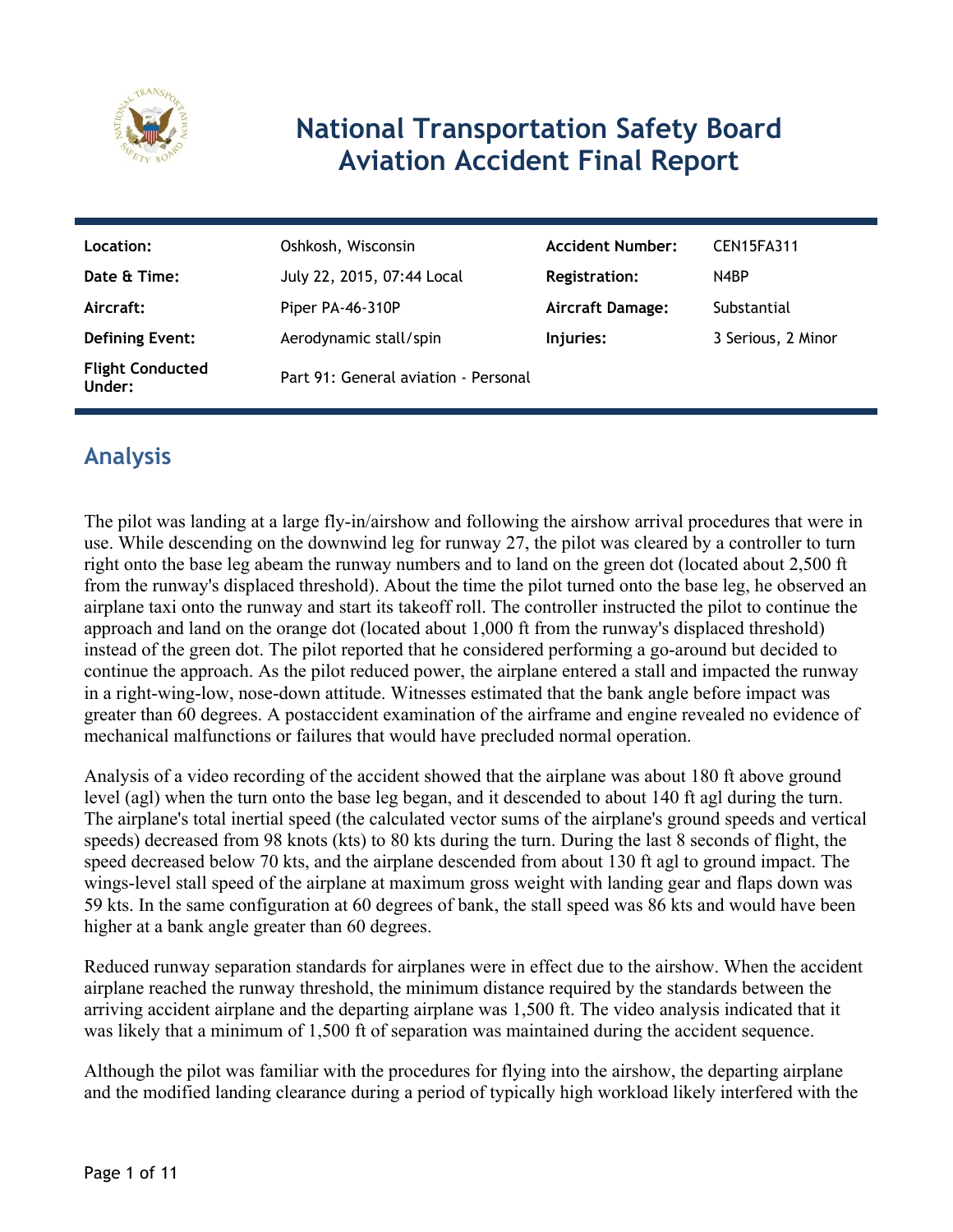pilot's ability to adequately monitor his airspeed and altitude. As a result, the airplane entered an accelerated stall when the pilot turned the airplane at a steep bank angle and a low airspeed in an attempt to make the landing spot, which resulted in the airplane exceeding its critical angle of attack. At such a low altitude, recovery from the stall was not possible. Although the airshow arrival procedures stated that pilots have the option to go around if necessary, and the pilot considered going around, he instead continued the unstable landing approach and lost control of the airplane.

## **Probable Cause and Findings**

The National Transportation Safety Board determines the probable cause(s) of this accident to be:

The pilot's failure to perform a go-around after receiving a modified landing clearance and his failure to maintain adequate airspeed while maneuvering to land, which resulted in the airplane exceeding its critical angle of attack in a steep bank and entering an accelerated stall at a low altitude.

| <b>Findings</b>             |                                                 |
|-----------------------------|-------------------------------------------------|
| Aircraft                    | Airspeed - Not attained/maintained              |
| Aircraft                    | Lateral/bank control - Not attained/maintained  |
| Personnel issues            | Aircraft control - Pilot                        |
| <b>Personnel issues</b>     | Lack of action - Pilot                          |
| <b>Environmental issues</b> | Traffic pattern procedure - Effect on operation |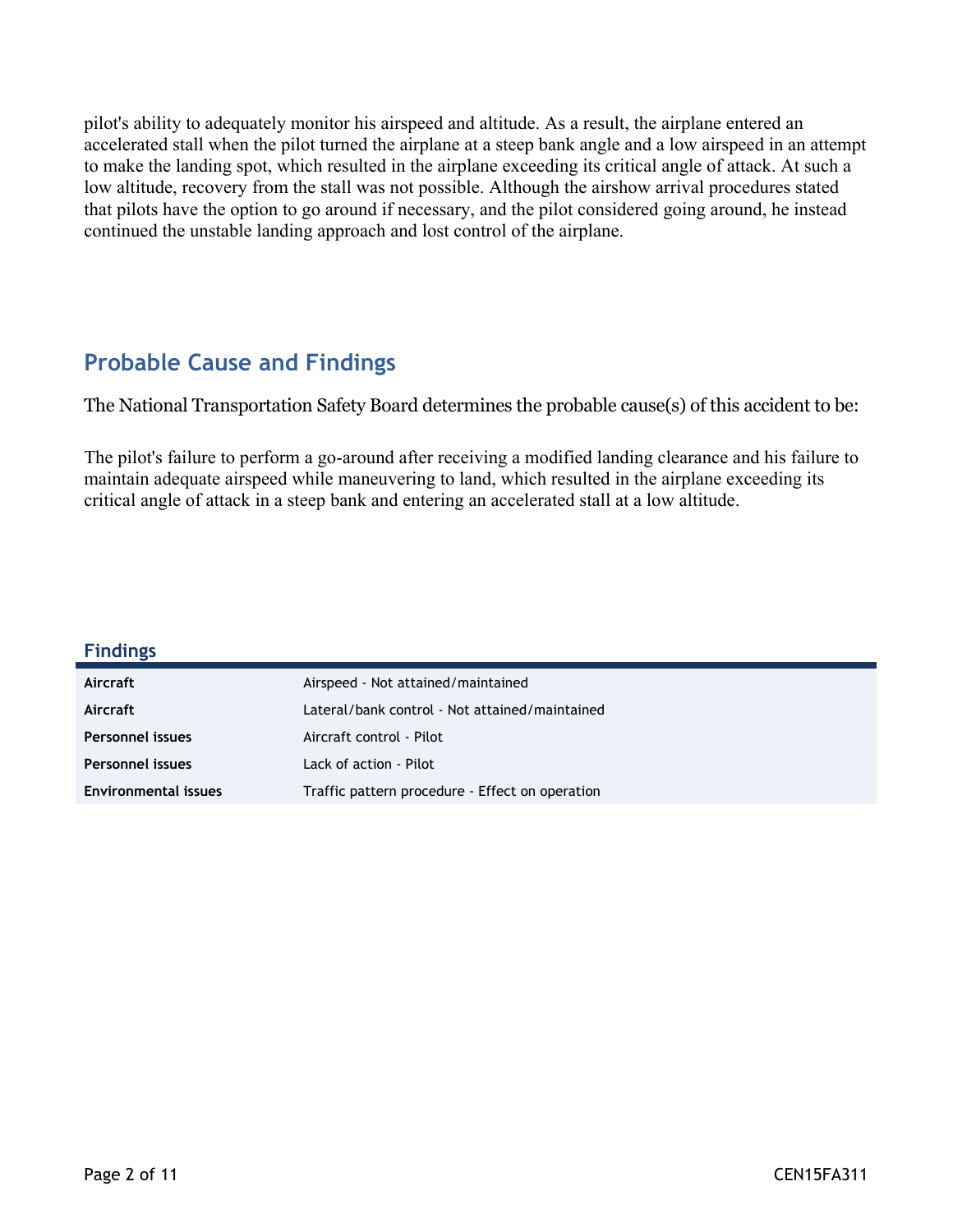## **Factual Information**

#### HISTORY OF FLIGHT

On July 22, 2015, about 0744 central daylight time, a Piper Malibu PA-46-310P single-engine airplane, N4BP, sustained substantial damage when it impacted runway 27 (6,179 ft by 150 ft, concrete) while landing at the Wittman Regional Airport (OSH), Oshkosh, Wisconsin. The pilot and two passengers sustained serious injuries and two passengers sustained minor injuries. The airplane was registered to DLM Holding Group LLC and operated by the pilot under the provisions of the 14 Code of Federal Regulations Part 91 as a personal flight. Visual meteorological conditions prevailed at the time of the accident and no flight plan was filed. The flight departed the Southwest Michigan Regional Airport (BEH), Benton Harbor, Michigan, about 0730 eastern daylight time.

The pilot reported that he departed BEH and overflew Kenosha, Burlington, Hartford, Ripon, and Fisk, Wisconsin. He then proceeded to fly the Fisk arrival procedures for runway 27 which were in use per the notice to airmen (NOTAM) for the EAA AirVenture 2015 air show at OSH. The pilot reported that he entered the right downwind leg for runway 27 at 1,800 ft and started to descend while maintaining 90 kts airspeed. He reported that he was instructed by air traffic control (ATC) to turn onto the base leg abeam the runway numbers and to land on the green dot (located about 2,500 ft from the runway 27 displaced threshold). After he started the base turn, he observed a twin-engine airplane taxi onto runway 27 and start its takeoff roll. (A passenger in the Malibu identified the airplane on the runway as a Cessna "high-wing 4-seater") The pilot was concerned about the airplane on the runway and was worried about a collision. The pilot reported that ATC instructed him to continue the approach and land on the orange dot (located about 1,000 ft from the runway 27 displaced threshold) instead of the green dot. The pilot considered doing a go-around, but decided to continue the approach. He reported that about 250 to 300 ft above ground level, he pulled back on the power which resulted in the airplane entering a stall. He attempted to recover by adding full power, but the airplane impacted the runway in a right wing low, nose down attitude. The right wing hit the runway which resulted in an explosion with fire and black smoke rising above the accident site. The right wing separated from the airplane and landed in the grass on the south side of the runway. The airplane skidded on its belly and came to rest on the left side of the runway about 278 ft from the initial impact point. The left wing was partially separated from the fuselage and there was a fire under the left wing.

The two passengers who were sitting in the middle, rear-facing seats, and the passenger sitting in the rear seat exited the airplane with assistance from the pilot and people who arrived at the site soon after the accident. The Crash Fire Rescue (CFR) personnel arrived at the scene and used foam to put out the fire. The passenger sitting in the copilot's seat was extracted from the wreckage by the CFR. All five survivors were taken to local hospitals for treatment.

Numerous witnesses reported that they saw the airplane on the base leg as it entered a steep right bank and impact the terrain in a steep nose down, right wing low attitude. One witness reported that he was located on the terminal ramp to the north of the approach end of runway 27. He heard an aircraft approaching from over the terminal building and observed that the airplane was very low – less than 200 ft above ground level (agl). The witness said that there was no indication that the airplane was in distress, such as a sputtering engine. He further reported that the airplane entered a steep right turn, with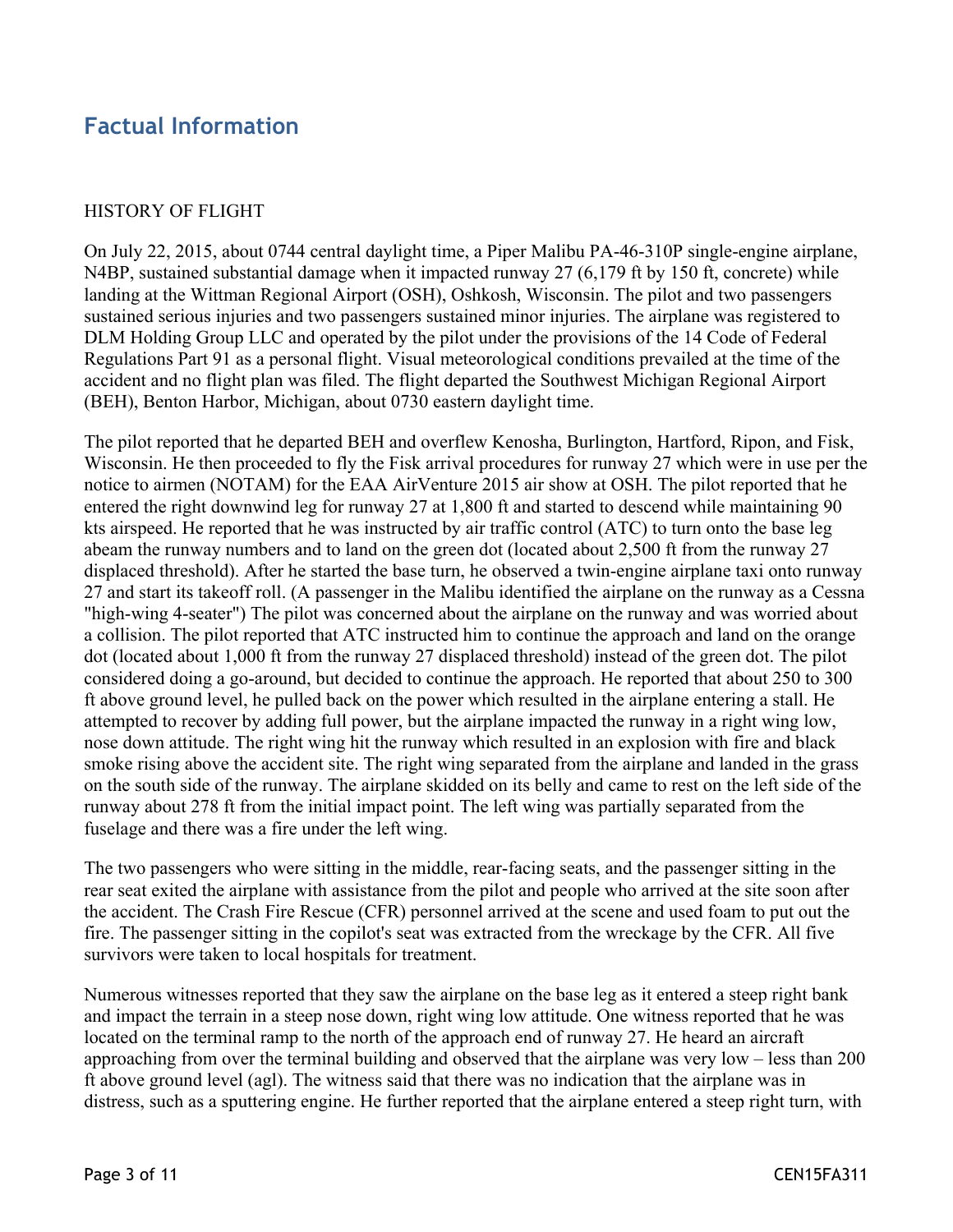an estimated angle of bank of over 60 degrees and then impacted on its side with the right wing contacting the ground first.

#### AIR TRAFFIC CONTROL COMMUNICATIONS

Special procedures and staffing for ATC were in effect during the Experimental Aircraft Association's AirVenture event. The North Local Control (NLC) team was located in the control tower. The team consisted of five controllers: two spotters, one communicator, a team leader, and a front-line manager (FLM) overseeing the operation. At the time of the accident, the NLC team was responsible for issuing landing clearances on runway 27. The Itinerant Mobile (IM) team, who had overall responsibility for ATC departure operations on runway 27, was working from a Mobile Operations Communications Workstation (MOOCOW) located at the intersection of runway 27 and taxiway A. The IM team was responsible for clearing aircraft for takeoff on runway 27 and consisted of four controllers: an aircraft communicator (AC), one spotter/coordinator, and two "crossers" who work directly with aircraft holding for departure on the taxiway. Communication between the IM and NLC teams was conducted via portable FM (frequency modulation) radios used by the MOOCOW AC and the NLC FLM, although coordination was kept to a minimum. The IM team was responsible for ensuring separation between arrivals and departures by monitoring the inbound pattern traffic and releasing departures when there was sufficient time to do so before the next aircraft landed.

Instructions for the Fisk arrival contained in the AirVenture NOTAM direct pilots to minimize radio transmissions and not respond to ATC communications. Review of recorded transmissions from the NLC team and the IM team showed that at 0742:24, the NLC communicator instructed a Malibu on downwind for runway 27 to begin descent. At 0742:44, the Malibu pilot was told to, "…turn abeam the numbers, runway 27 green dot cleared to land."

Before and during the period the Malibu was operating in the traffic pattern, the IM team was clearing departures for takeoff from runway 27. Between 0730 and 0743 there were about 22 departures. The last departure before the accident was "Cessna 44Q", cleared for takeoff at 0743:03. The IM communicator then continued, "44Q roll it around the corner – scoot!"

At 0743:11, the NLC communicator transmitted, "Malibu I've got somebody on the runway – keep it coming around keep it coming around cleared to land runway 27 orange dot, land as soon as you can."

At 0743:23, the IM communicator transmitted, "Don't turn your back – don't turn your back!"

There were no further transmissions on the IM frequency.

The tower controllers notified airport firefighters to respond, extinguish the post-crash fire, and assist the aircraft's occupants.

The IM communicator reported that the Malibu looked "normal" on downwind over the gravel pit, but the next time he saw it, the aircraft looked unusually low for a runway 27 arrival. The Malibu was west of the terminal building and had not yet started to turn right base. The next departure was holding short between 125 and 250 feet from the runway. Traffic was very light, and there were no other aircraft waiting to depart. The communicator cleared the Cessna for takeoff. The communicator then observed that the Malibu was lower and "tighter" on base than he expected, so he went on frequency and told the Cessna pilot to hurry up. The Cessna pilot never stopped, and made a rolling takeoff as requested. The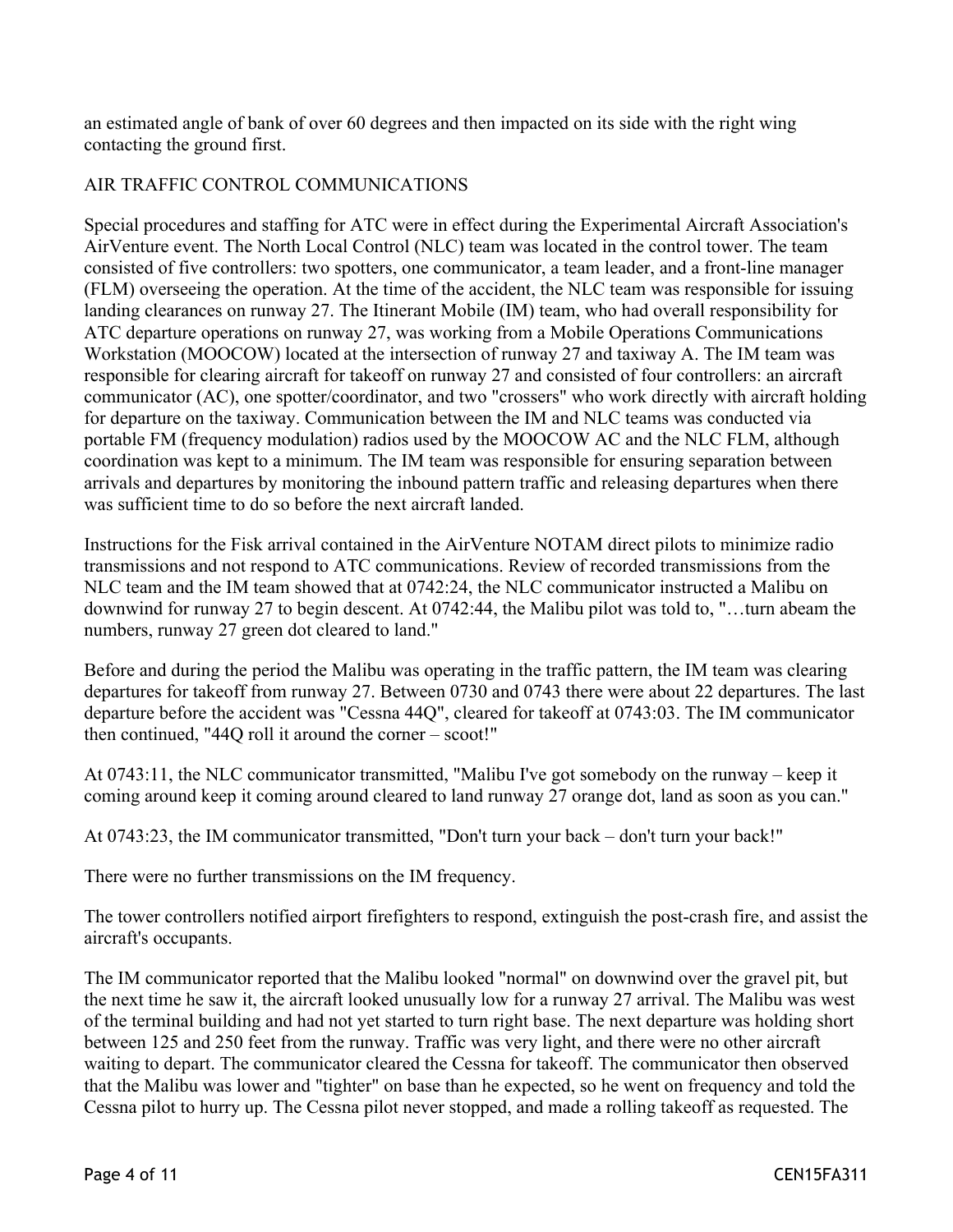Malibu was over the terminal building and then turning toward the runway. The communicator reported that by then, the departing Cessna was rolling and approaching or beyond the green dot on the runway.

The communicator reported that the Malibu was on downwind west of the terminal building, and had not turned base yet when the Cessna was cleared for takeoff. He stated that controllers try to use minimum spacing during AirVenture, and to expedite traffic to avoid go-arounds. Because arriving aircraft were on the NLC frequency, the IM communicator could not directly instruct a pilot to go around. Should a go-around appear necessary, the IM team would contact the tower FLM via FM radio and the FLM would either override the tower frequency and send the aircraft around or ask the tower communicator to do so. The communicator stated that he had no reluctance to call for a go-around if he perceived an unsafe situation.

The communicator reported that while the Malibu was turning from downwind to base, it looked like it was making a continuous turn to final. Partway down the curving "base" leg, it briefly rolled wings level and was heading straight southbound. The Malibu was "very low" at that point. The communicator reported that the airplane overshot the final approach course and rolled into a very steep bank to try to line up with the runway. The wings looked almost perpendicular to the ground. He made the "don't turn your back" radio transmission, which was directed at one of the spotters, because the Malibu was in an unusual maneuver and the spotter needed to watch out for it.

#### Runway Separation

Under normal circumstances, controllers would be required to maintain at least 3,000 ft of separation between a departing Cessna and an arriving Malibu using the same runway. According to the reduced runway separation standards authorized during AirVenture, the minimum required distance between the arriving Malibu and the departing Cessna was 1,500 ft when the Malibu reached the runway threshold.

#### PERSONNEL INFORMATION

The 46-year-old pilot held a private pilot certificate with a single-engine land rating and an airplane instrument rating. He reported that he had 934 total hours of flight time with 130 hours in make and model. He held a third class medical certificate that was issued on December 3, 2014, with no limitations.

The pilot reported that he had flown to OSH during the EAA AirVenture Airshow numerous times and was familiar with the procedures for flying to OSH during the week of the airshow. He reported that on the morning of the accident, the airplane traffic was light and there was no other airplane on downwind when he was landing. He reported that he was surprised that the controllers cleared the "twin-engine" to taxi onto the runway and depart when he had already turned onto the base leg of the approach. He reported that he initially thought about doing a go-around, but decided to land when he was instructed to land on the orange dot.

#### AIRCRAFT INFORMATION

The airplane was a single-engine Piper Malibu PA-46-310P, serial number 46-8408065, manufactured in 1984. It had a maximum gross weight of 4,100 lbs and it seated six. It was equipped with a Continental 300-horsepower TSIO 550-C (1) engine, serial number 802599. The last annual maintenance inspection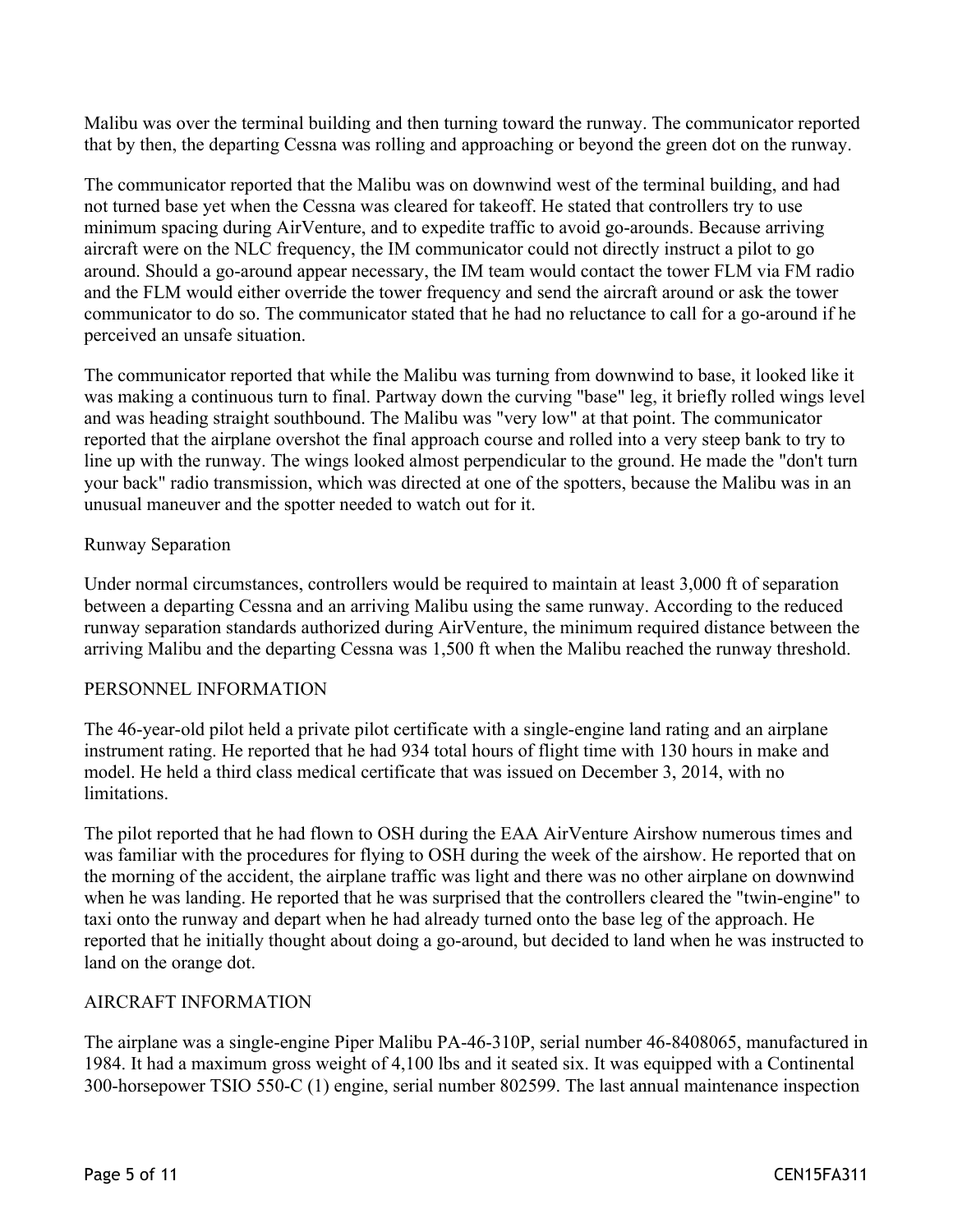was conducted on November 12, 2014, with a total airframe time of 5,792 hours. The engine had 1,439 hours since the last overhaul.

#### METEOROLOGICAL INFORMATION

At 0740, the surface weather observation at OSH was: wind 250 degrees at 3 kts; visibility 10 miles; sky clear; temperature 19 degrees C; dew point 14 degrees C; altimeter 29.97 inches of mercury.

#### WRECKAGE AND IMPACT INFORMATION

The airplane's initial impact point was just right of centerline in the threshold area of runway, 55 ft from the start of runway 27. The scraping on the runway and the burn path that was on a 238-degree heading led to the right wing which was190 ft from the initial contact point. Five parallel slash marks were found in the runway's concrete surface, which were consistent with propeller strikes. Three composite propeller blades were found in the debris field. All three blades were separated at the blade root and all exhibited extensive impact damage.

The right wing was separated from the fuselage at the wing root. The wing was intact but it exhibited fire and impact damage, and the outboard span of the wing was bent upward and twisted. The right landing gear was found in the down position. The flap bellcrank was broken at the outboard rod end. The flap actuator was inspected and it indicated that the flaps were in the down position. The aileron remained attached to the wing. Both aileron cables were separated at the wing root.

The fuselage was located 278 ft from the initial impact point on a 242-degree heading. The left wing was still attached to the fuselage, but it was partially separated at the wing root. The flap and aileron remained attached to the left wing. The flap bellcrank was broken at the outboard rod end. Both aileron cables were separated at the wing root. The empennage remained attached to the fuselage and exhibited little impact damage. The elevator, rudder, and trim cables were connected to their control surfaces to the flight controls and control surface movement was confirmed. The hour meter indicated 1,452 hours. The JPI EDM-930 engine monitor was sent to the National Transportation Safety Board's (NTSB) Vehicle Recorder Laboratory for examination.

The engine examination revealed that all the cylinders remained in place and attached to the crankcase. Cylinders Nos. 3 and 5 were impact damaged. The engine was manually rotated and there was thumb compression on all six cylinders, although the compression on Nos. 3 and 5 was weak due to the impact damage. Drive train continuity was confirmed when the engine was rotated and the accessory gears on the rear of the engine turned respectively. The top spark plugs were inspected and exhibited normal wear and color. The left and right magnetos produced spark and the impulse couplings were heard to operate when rotated. The fuel system remained intact. The fuel throttle body and metering unit were intact and undamaged. The fuel manifold diaphragm was intact and the fuel screen was uncontaminated. Aviation fuel was found in the fuel lines leading from the fuel manifold to the individual fuel injectors. The propeller hub remained attached to the crankshaft propeller flange.

#### TESTS AND RESEARCH

JPI EDM-930 Engine Monitor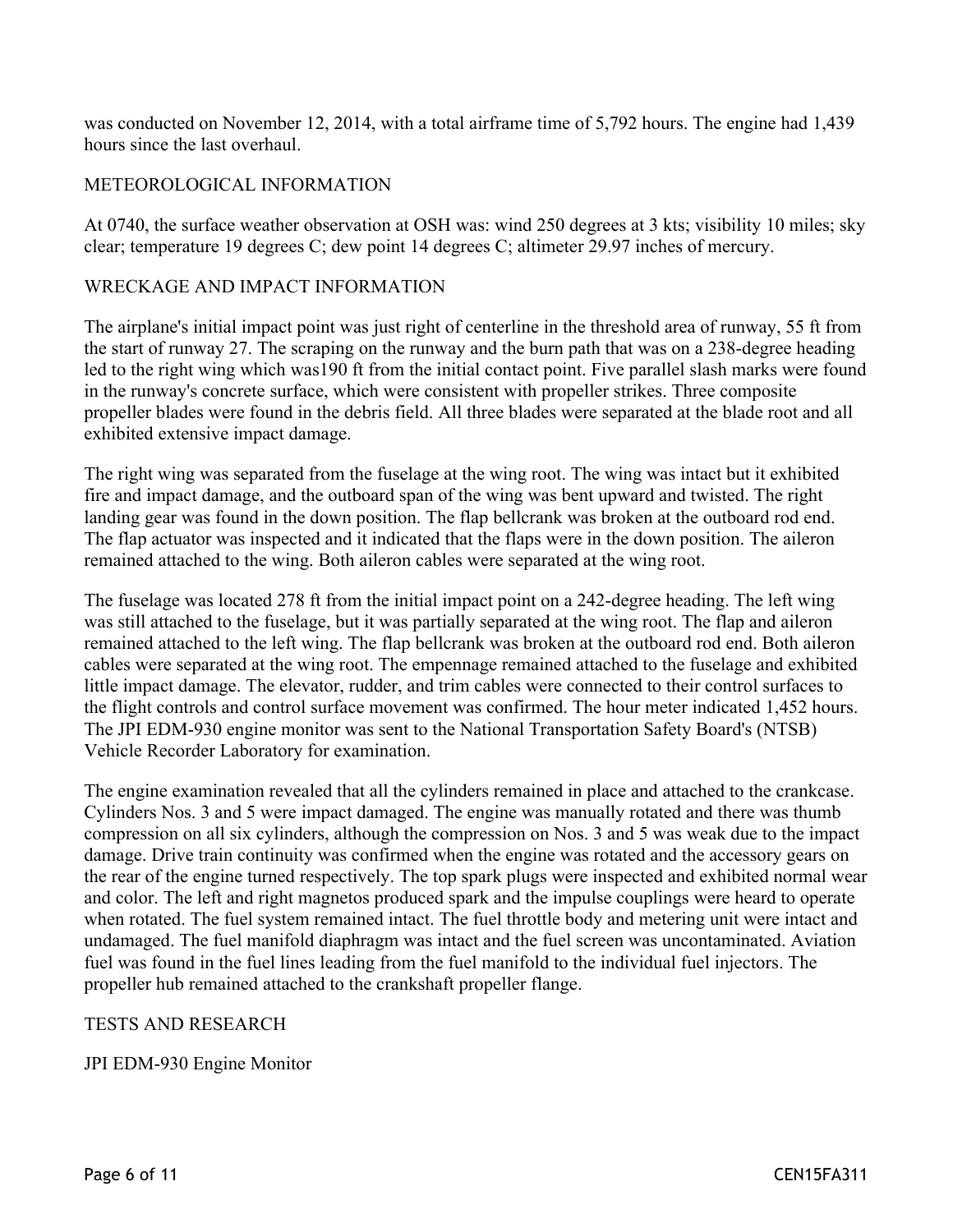The NTSB Vehicle Recorder Laboratory examined the JPI EDM-930 engine monitor's non-volatile memory (NVM) and it was determined that the accident flight was recorded. The recorded time was correlated to central daylight time.

The recording began around 06:20. Values for exhaust gas temperature and cylinder head temperature began to rise. Around 06:30, manifold pressure and engine RPM rapidly increased consistent with the aircraft beginning a takeoff roll. Most recorded parameters remained stable from approximately 06:35 until approximately 07:25.

At 07:25, manifold pressure was reduced. Fuel flow, oil pressure, oil temperature, EGT and CHT all began slightly negative trends. Near the end of the recording, around 07:43, manifold pressure sharply decreased in value along with engine RPM. In the last recorded values, engine RPM, manifold pressure, fuel flow and values for CHT and EGT began to sharply rise. The recording ended abruptly at 07:44.The engine parameters were generally increasing in value just prior to the recording abruptly ending at 07:44. The NTSB Engine Data Monitor (EDM) report has been entered in the docket.

#### NTSB Video Study

The NTSB Office of Research and Engineering produced a video study based on a video recording of the accident flight. The Malibu was captured in a video for approximately eighteen seconds before it impacted the ground on runway 27. The video was recorded by a Kodak SP360 camera mounted inside the cockpit of a parked airplane that was not involved in the accident. The camera had a 360-degree panoramic field of view. The location of the parked airplane was on the north ramp near the airport terminal.

The video study estimated that the altitude of the Malibu as it initiated its turn to base leg was about 180 ft agl, and it descended to about 150 to 130 feet agl on the base leg. During the last 8 seconds of flight, the Malibu descended from about 130 ft agl to ground impact. The total inertial speed (the vector sums of the ground speeds and vertical speeds) was calculated and it showed that the Malibu was traveling at 98 kts decreasing to 80 kts during the turn to the base leg. The speed continued to decrease and during the last 8 seconds of flight, the speed was below 70 kts.

The video study also analyzed the location of the second airplane (Cessna) that taxied onto runway 27 and departed as the Malibu turned onto the base leg. The video was analyzed to determine how much distance was between the two airplanes during the accident sequence. At time 5:06 in the video, an object is seen moving east to west and is assumed to be the departing Cessna on runway 27. It is only seen for a fraction of a second because the camera view was obstructed. Because the Cessna was on the ground and far from the camera, its image in the video is only a barely visible moving dot. The straight line distance between the Cessna, when it was seen on the video, and the Malibu, which was on its base leg, was about 1,570 ft. The analysis indicated that to keep a 1,500 ft distance between the two airplanes, if the Malibu had completed its turn to final which would take 9.4 seconds, the Cessna would have to move to the west at an average speed of 45.7 kts.

#### ADDITIONAL INFORMATION

Angle of Bank vs Airspeed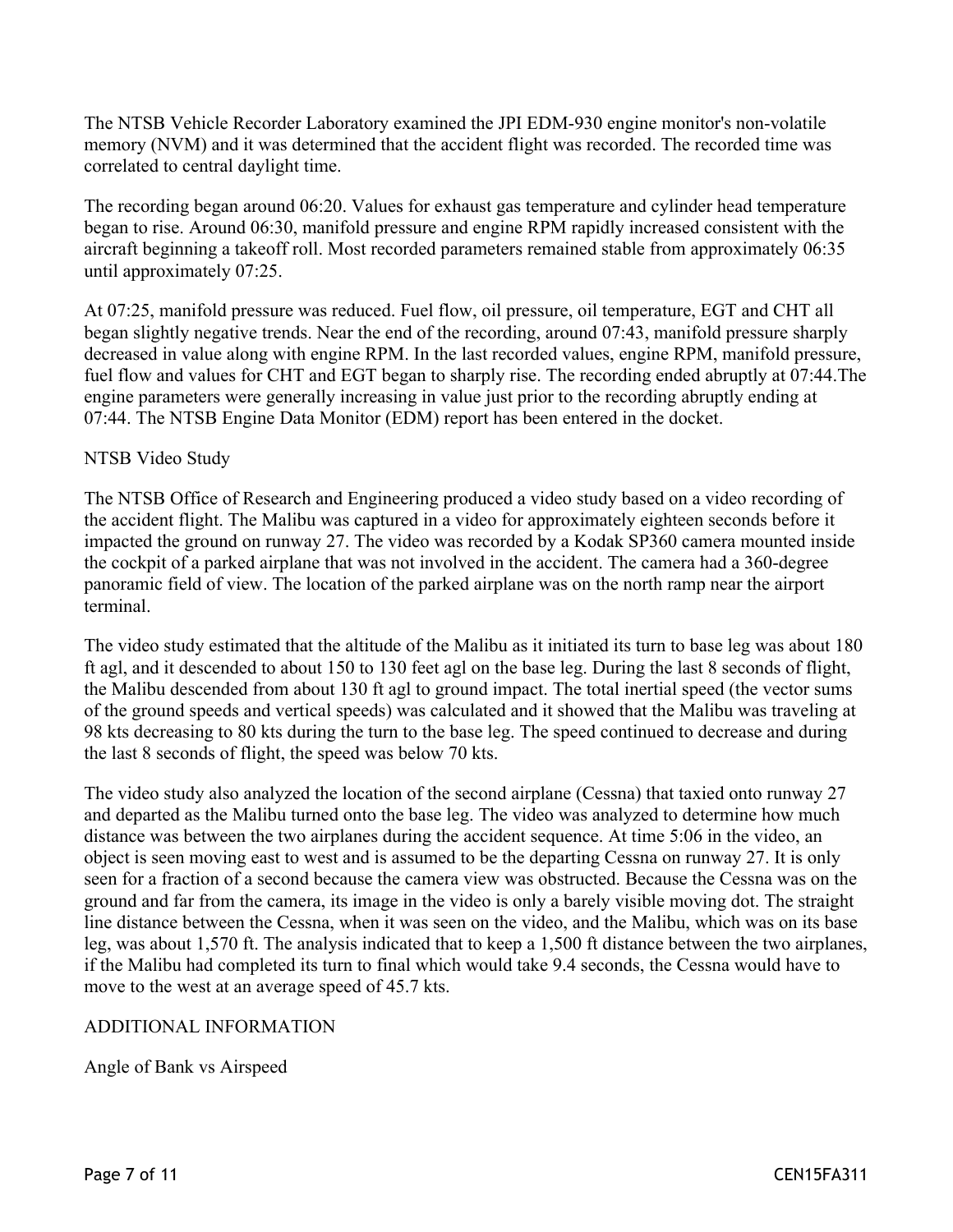The Piper Malibu PA-46-310P Pilot's Operating Handbook (POH) figure 5-3 lists stall speeds corrected for aircraft bank angle. The stall speed for a Piper PA-46-310P at 4,100 lbs with gear and flaps down at 0 degrees angle of bank is 59 kts. With the same configuration, it shows the stall speed is 86 kts at 60 degrees of bank, and would have been higher at an angle of bank greater than 60 degrees.

The "Airplane Flying Handbook FAA-H-8083-3A" provided the following information about accelerated stalls:

"Though the stalls just discussed normally occur at a specific airspeed, the pilot must thoroughly understand that all stalls result solely from attempts to fly at excessively high angles of attack. During flight, the angle of attack of an airplane wing is determined by a number of factors, the most important of which are airspeed, the gross weight of the airplane, and the load factors imposed by maneuvering."

"At the same gross weight, airplane configuration, and power setting, a given airplane will consistently stall at the same indicated airspeed if no acceleration is involved. The airplane will, however, stall at a higher indicated airspeed when excessive maneuvering loads are imposed by steep turns, pull-ups, or other abrupt changes in the flight path. Stalls entered from such flight situations are called 'accelerated maneuver stalls,' a term, which has no reference to the airspeeds involved."

EAA AirVenture 2015 NOTAM

The EAA AirVenture 2015 NOTAM stated the following concerning landing approach at Oshkosh:

"A waiver has been issued reducing arrival and departure separation standards for category 1 and 2 aircraft (primarily single-engine and light twin-engine aircraft).

Pilots should be prepared for a combination of maneuvers that may include a short approach with descending turns, followed by a touchdown at a point specified by ATC which may be almost halfway down the runway. Use extra caution to maintain a safe airspeed throughout the approach to landing."

The NOTAM stated: "If a go-around is needed, notify ATC immediately for resequencing instructions." It also stated, "Maintain a safe airspeed and avoid low turns on landing approach."

| <b>History of Flight</b>  |                                         |
|---------------------------|-----------------------------------------|
| Approach-VFR pattern base | Aerodynamic stall/spin (Defining event) |
| Approach-VFR pattern base | Loss of control in flight               |
| Approach-VFR pattern base | Collision with terr/obj (non-CFIT)      |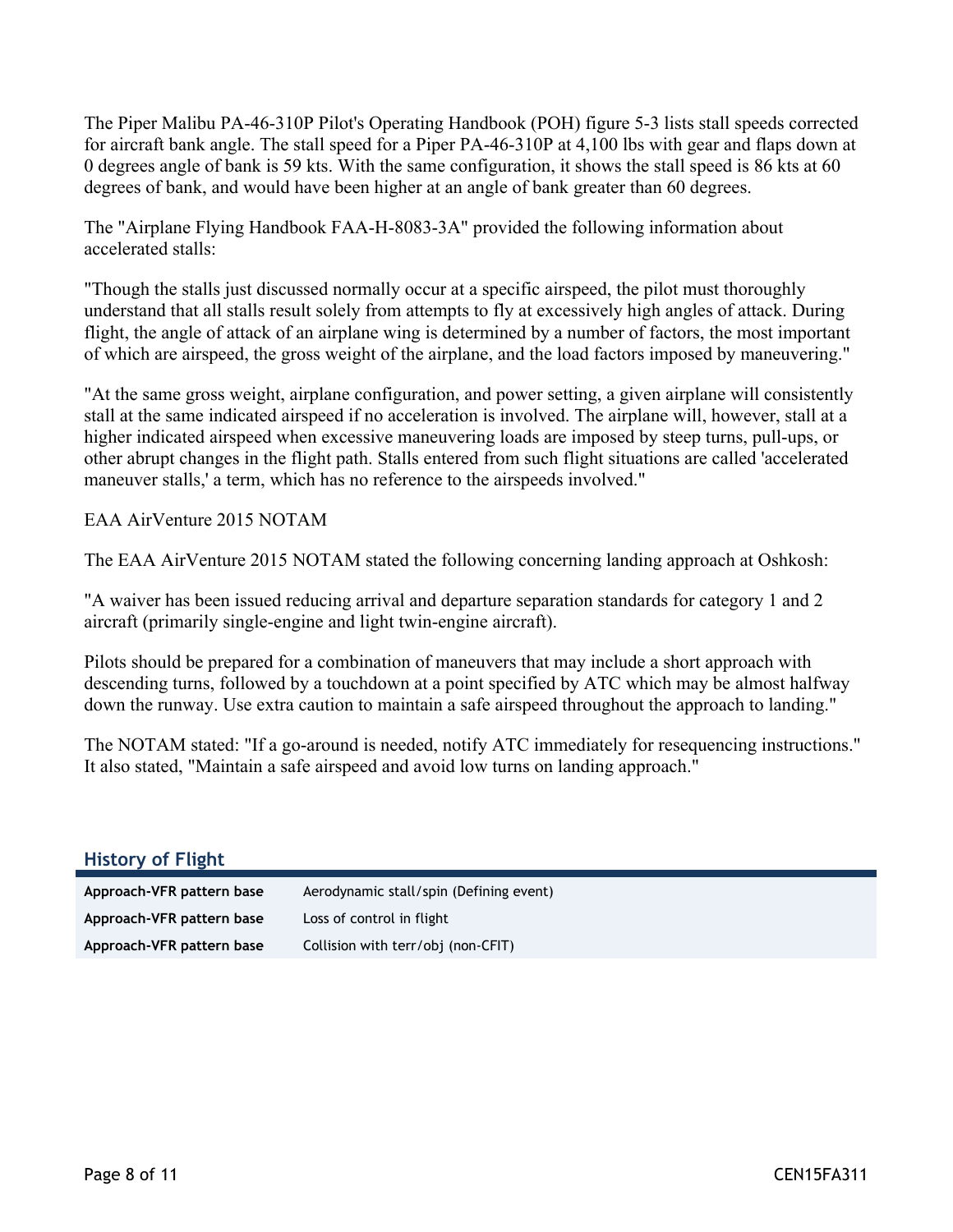### **Pilot Information**

| Certificate:                     | Private                                                                                                                                                                                                                                       | Age:                              | 46.Male          |
|----------------------------------|-----------------------------------------------------------------------------------------------------------------------------------------------------------------------------------------------------------------------------------------------|-----------------------------------|------------------|
| Airplane Rating(s):              | Single-engine land                                                                                                                                                                                                                            | Seat Occupied:                    | Left             |
| <b>Other Aircraft Rating(s):</b> | None                                                                                                                                                                                                                                          | <b>Restraint Used:</b>            | 3-point          |
| Instrument Rating(s):            | Airplane                                                                                                                                                                                                                                      | <b>Second Pilot Present:</b>      | No               |
| Instructor Rating(s):            | None                                                                                                                                                                                                                                          | <b>Toxicology Performed:</b>      | No               |
| <b>Medical Certification:</b>    | Class 3 Without<br>waivers/limitations                                                                                                                                                                                                        | Last FAA Medical Exam:            | December 3, 2014 |
| <b>Occupational Pilot:</b>       | No                                                                                                                                                                                                                                            | Last Flight Review or Equivalent: | April 16, 2015   |
| <b>Flight Time:</b>              | 934 hours (Total, all aircraft), 130 hours (Total, this make and model), 833 hours (Pilot In<br>Command, all aircraft), 10 hours (Last 90 days, all aircraft), 4 hours (Last 30 days, all aircraft),<br>1 hours (Last 24 hours, all aircraft) |                                   |                  |

# **Aircraft and Owner/Operator Information**

| Aircraft Make:                | Piper                          | <b>Registration:</b>                     | N4BP                      |
|-------------------------------|--------------------------------|------------------------------------------|---------------------------|
| Model/Series:                 | PA-46-310P                     | <b>Aircraft Category:</b>                | Airplane                  |
| Year of Manufacture:          | 1984                           | <b>Amateur Built:</b>                    |                           |
| Airworthiness Certificate:    | Normal                         | Serial Number:                           | 46-8408065                |
| <b>Landing Gear Type:</b>     | Retractable - Tricycle         | Seats:                                   | 6                         |
| Date/Type of Last Inspection: | November 12, 2014 Annual       | <b>Certified Max Gross Wt.:</b>          | 4101 lbs                  |
| Time Since Last Inspection:   | 32 Hrs                         | Engines:                                 | 1 Reciprocating           |
| Airframe Total Time:          | 5792 Hrs as of last inspection | <b>Engine Manufacturer:</b>              | <b>Continental Motors</b> |
| ELT:                          | C91 installed, not activated   | <b>Engine Model/Series:</b>              | TSIO-550C (1)             |
| <b>Registered Owner:</b>      |                                | <b>Rated Power:</b>                      | 300 Horsepower            |
| Operator:                     |                                | <b>Operating Certificate(s)</b><br>Held: | None                      |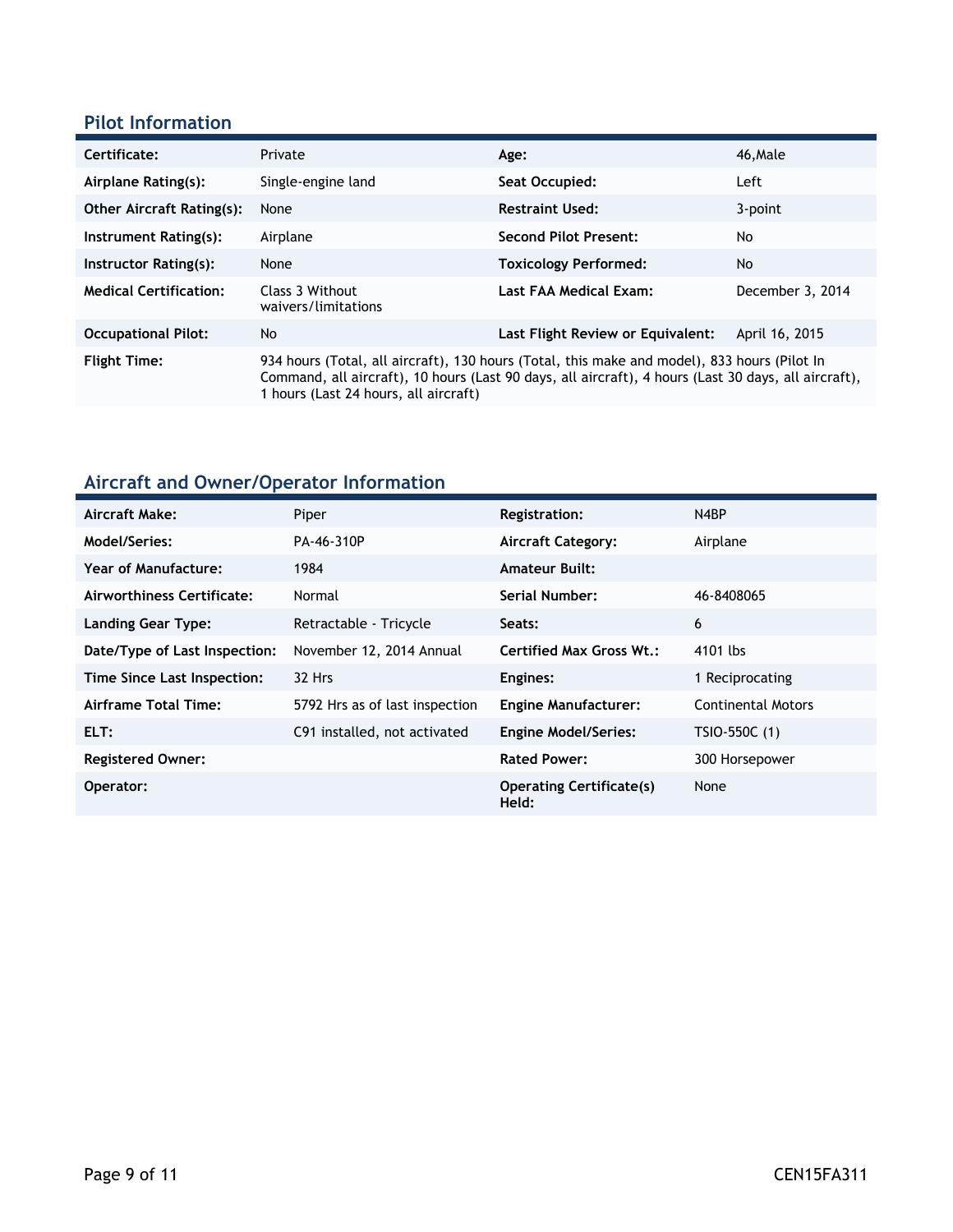## **Meteorological Information and Flight Plan**

| <b>Conditions at Accident Site:</b>     | Visual (VMC)                     | <b>Condition of Light:</b>                     | Day                               |
|-----------------------------------------|----------------------------------|------------------------------------------------|-----------------------------------|
| <b>Observation Facility, Elevation:</b> | OSH,808 ft msl                   | Distance from Accident Site:                   | 0 Nautical Miles                  |
| <b>Observation Time:</b>                | 07:40 Local                      | <b>Direction from Accident Site:</b>           | $0^{\circ}$                       |
| <b>Lowest Cloud Condition:</b>          | Clear                            | Visibility                                     | 10 miles                          |
| Lowest Ceiling:                         | None                             | Visibility (RVR):                              |                                   |
| Wind Speed/Gusts:                       | $3$ knots $/$                    | <b>Turbulence Type</b><br>Forecast/Actual:     |                                   |
| <b>Wind Direction:</b>                  | $250^\circ$                      | <b>Turbulence Severity</b><br>Forecast/Actual: |                                   |
| <b>Altimeter Setting:</b>               | 29.96 inches Hg                  | Temperature/Dew Point:                         | 19 $^{\circ}$ C / 14 $^{\circ}$ C |
| <b>Precipitation and Obscuration:</b>   | No Obscuration; No Precipitation |                                                |                                   |
| <b>Departure Point:</b>                 | Benton Harbor, MI (BEH)          | Type of Flight Plan Filed:                     | <b>VFR</b>                        |
| Destination:                            | Oshkosh, WI (OSH)                | <b>Type of Clearance:</b>                      | <b>VFR</b>                        |
| <b>Departure Time:</b>                  | 07:30 Local                      | Type of Airspace:                              |                                   |

# **Airport Information**

| Airport:                  | Wittman Regional Airport OSH | <b>Runway Surface Type:</b>                | Concrete  |
|---------------------------|------------------------------|--------------------------------------------|-----------|
| <b>Airport Elevation:</b> | 808 ft msl                   | <b>Runway Surface</b><br><b>Condition:</b> | Dry       |
| <b>Runway Used:</b>       | 27                           | IFR Approach:                              | None      |
| Runway<br>Length/Width:   | 6179 ft / 150 ft             | <b>VFR Approach/Landing:</b>               | Full stop |

## **Wreckage and Impact Information**

| Crew Injuries:          | Serious            | Aircraft Damage:        | Substantial               |
|-------------------------|--------------------|-------------------------|---------------------------|
| Passenger<br>Injuries:  | 2 Serious, 2 Minor | <b>Aircraft Fire:</b>   | On-ground                 |
| <b>Ground Injuries:</b> | N/A                | Aircraft<br>Explosion:  | On-ground                 |
| Total Injuries:         | 3 Serious, 2 Minor | Latitude,<br>Longitude: | 43.99139, -88.548614(est) |